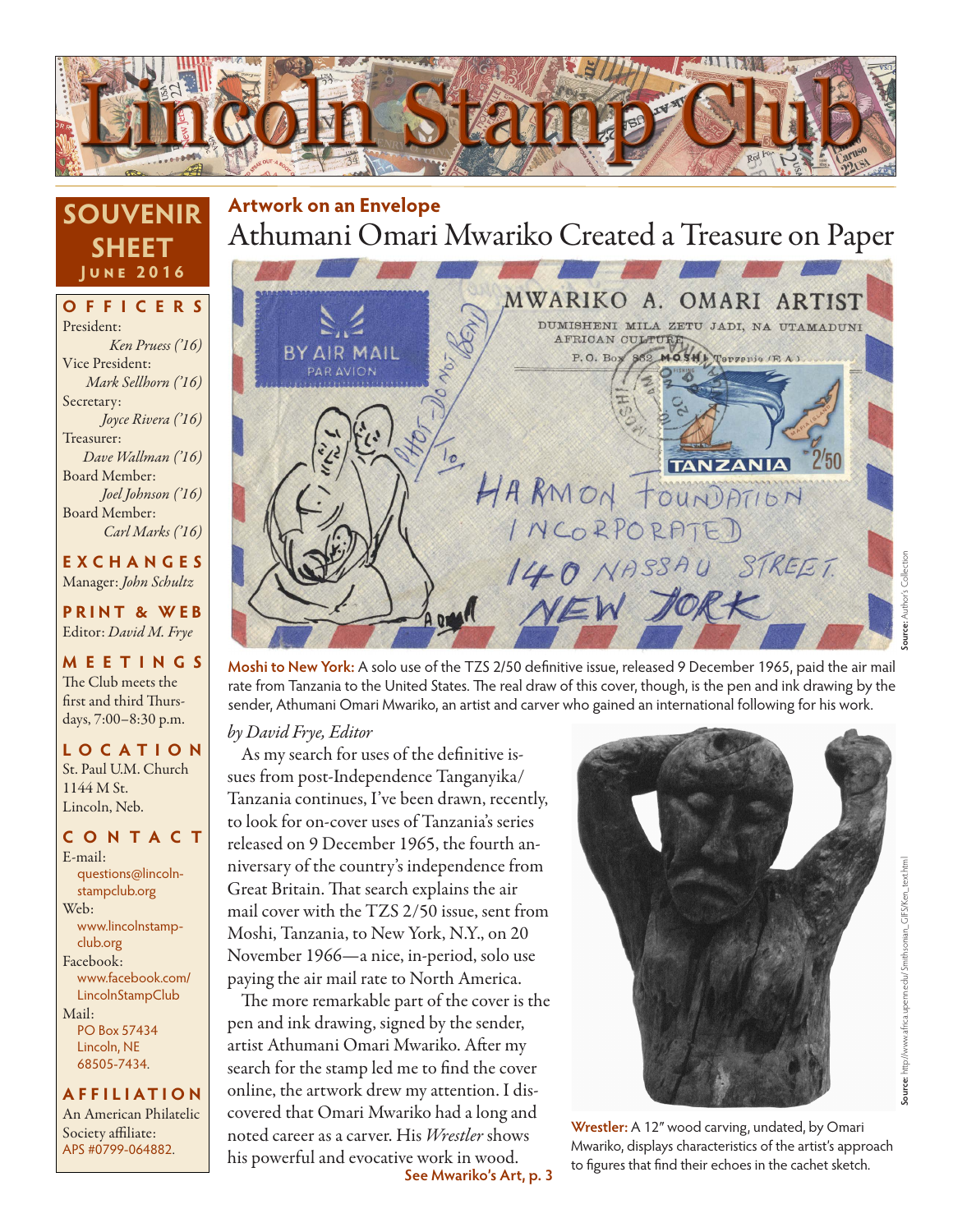### p. 2 • **Souvenir Sheet** • June 2016 • Lincoln Stamp Club

## **"Souvenir Sheet" Wins Gold**

Congratulations! David M. Frye, editor of *The Souvenir Sheet*, has been awarded a Gold in the 2015 APS Chapter Newsletter Competition. This award recognizes that you have gone above and beyond to serve your chapter's membership and promote philately. On behalf of the entire community of collectors, thank you for your great work ….



Congratulations again for this award, which exemplifies the very best that is happening out in the local stamp communities. Over the years to come, we will continue building the APS and the hobby through leaders like you. Thanks again for all that you do for the hobby!

> Sincerely, Scott D. English

Executive Director American Philatelic Society

### **OPS on the Web**

The Omaha Philatelic Society posts its monthly newsletter, *Space Filler*, on the Web. **www.omahaphilatelic society.org SELECT: Space Filler**

## **June 2016 Exchange**

The Club offers the following items at its monthly exchange. Make payments in cash or in personal checks made out to the Club. Proceeds from the sale of donations benefit the Club's general work. The seller's initials appear in the last column. **LSC** lots are donations. Number your lots before the meeting.

| Lot #             | Description                                  | Catalogue Minimum |         | Final | <b>Buyer</b> | Seller          |
|-------------------|----------------------------------------------|-------------------|---------|-------|--------------|-----------------|
| $\bullet$ 01      | United Nations Sc. 162-163, 145/179 M \$5.00 |                   | \$2.00  |       |              | LSC-DN          |
| $\bullet$ 02      | US Various 1985 M                            | \$14.00           | \$5.00  |       |              | LSC-DN          |
| $-03$             | US 3¢ Liberty Precanceled Sheet              | \$3.00            | \$1.50  |       |              | LSC-DN          |
| 04                | US Sc. 1685 Bl. (12) M                       | \$3.25            | \$1.00  |       |              | LSC-DN          |
| $-05$             | US Sc. 1912–1919 Set (8) M                   | \$3.25            | \$1.00  |       |              | $\text{LSC-DN}$ |
| $-06$             | US Sc. 2967 M Sheet (Marilyn Monroe)         | \$6.40            | \$3.00  |       |              | LSC-DN          |
| $-07$             | US Sc. 114 U                                 | \$20.00           | \$2.00  |       |              | MS              |
| $-08$             | US Sc. 286 U                                 | \$2.00            | \$0.20  |       |              | MS              |
| 09                | US Sc. 2394 U                                | \$8.00            | \$1.00  |       |              | MS              |
| $-10$             | US Sc. 2419 U                                | \$2.00            | \$0.25  |       |              | <b>MS</b>       |
| $-11$             | US Sc. 2590 U                                | \$0.50            | \$0.10  |       |              | MS              |
| $-12$             | US Sc. 2590 U                                | \$0.50            | \$0.10  |       |              | MS              |
| $-13$             | US Sc. 2590 U                                | \$0.50            | \$0.10  |       |              | MS              |
| $-14$             | US Sc. 2590 U                                | \$0.50            | \$0.10  |       |              | MS              |
| $-15$             | US Sc. 3472 U                                | \$2.00            | \$0.25  |       |              | <b>MS</b>       |
| $-16$             | Rep. Congo Sc. 499-502 CTO                   | \$2.90            | \$0.50  |       |              | MS              |
| $-17$             | Rep. China Sc. 2330-2331 M                   | \$1.45            | \$0.10  |       |              | <b>MS</b>       |
| $-18$             | Egypt Sc. CB1–CB2 M                          | \$2.00            | \$0.10  |       |              | MS              |
| $-19$             | Haiti Sc. C369-C372 M                        | \$1.50            | \$0.10  |       |              | $\rm{MS}$       |
| $\blacksquare$ 20 | Ireland Sc. 238-239 M                        | \$0.60            | \$0.10  |       |              | MS              |
| $-21$             | Israel Sc. $48-50$ M                         | \$0.75            | \$0.10  |       |              | <b>MS</b>       |
| $-22$             | Ivory Coast Sc. 514-518 CTO                  | \$4.55            | \$0.10  |       |              | MS              |
| $-23$             | Jamaica Sc. 178-180 M                        | \$1.00            | \$0.10  |       |              | MS              |
| $-24$             | Jordan Sc. C1–C7 M                           | \$4.20            | \$0.10  |       |              | MS              |
| $-25$             | Liberia Sc. 332-337 M                        | \$1.80            | \$0.10  |       |              | MS              |
| $-26$             | Liberia Sc. 393-394, C128 M                  | \$1.16            | \$0.10  |       |              | MS              |
| $-27$             | Mongolia Sc. C146-C150 CTO                   | \$1.00            | \$0.10  |       |              | MS              |
| $-28$             | St. Kitts-Nevis Sc. 230–233 M                | \$1.25            | \$0.25  |       |              | MS              |
| $-29$             | Senegal Sc. 404 M                            | \$0.60            | \$0.10  |       |              | MS              |
| $-30$             | Trinidad/Tobago Sc. 213-317 M                | \$2.05            | \$0.10  |       |              | KR              |
| $-31$             | US Sc. 929–1207 Pl. Blocks M                 | \$30.00           | \$10.00 |       |              | $\int$          |
| $-32$             | Cambodia Sc. 404-409 CTO                     | \$1.75            | \$1.00  |       |              | <b>LSC</b>      |
| $-33$             | PR China Assortmant U                        | \$?               | \$0.50  |       |              | <b>LSC</b>      |
| $-34$             | PR China Sc. 239-240 U                       | \$0.40            | \$0.15  |       |              | <b>LSC</b>      |
| $-35$             | Czechoslovakia Assortment U                  | \$                | \$2.00  |       |              | <b>LSC</b>      |
| $-36$             | Hungary Sc. 2592–2593 CTO                    | \$?               | \$2.00  |       |              | LSC             |
| $-37$             | New Guinea Assortment U                      | \$?               | \$0.50  |       |              | <b>LSC</b>      |
| $-38$             | Peru Assortment U                            | \$?               | \$1.00  |       |              | <b>LSC</b>      |
| $-39$             | US Sc. 603 Chicago IL Precancel line pair    | \$?               | \$2.00  |       |              | GW              |
| $-40$             | US Sc. 658 KS Overprint w/                   |                   |         |       |              |                 |
|                   | Concordia Precancel Bl 4 VF                  | \$?               | \$10.00 |       |              | GW              |
| $-41$             | US Sc. 672 Nebr. Overprint                   |                   |         |       |              |                 |
|                   | U pr on piece                                | $$20.00+$         | \$5.00  |       |              | GW              |
| $-42$             | US Sc. 679 Nebr. Overprint                   | \$22.50           | \$5.00  |       |              | GW              |
| $-43$             | US Sc. 806b M Bl. 6                          | \$5.50            | \$2.00  |       |              | GW              |
| - 44              | Minkus Switzerland Album                     | \$?               | \$0.25  |       |              | DF              |
| - 45              | Scott Catalogue 2010 Vol. 1 (US, A–B)        | \$2.00            | \$1.00  |       |              | DF              |
| $-46$             | Scott Catalogue 2010 Vol. 2 (C-F)            | \$3.20            | \$1.00  |       |              | DF              |
| $-47$             | Scott Catalogue 2010 Vol. $3(G-I)$           | \$6.50            | \$2.00  |       |              | DF              |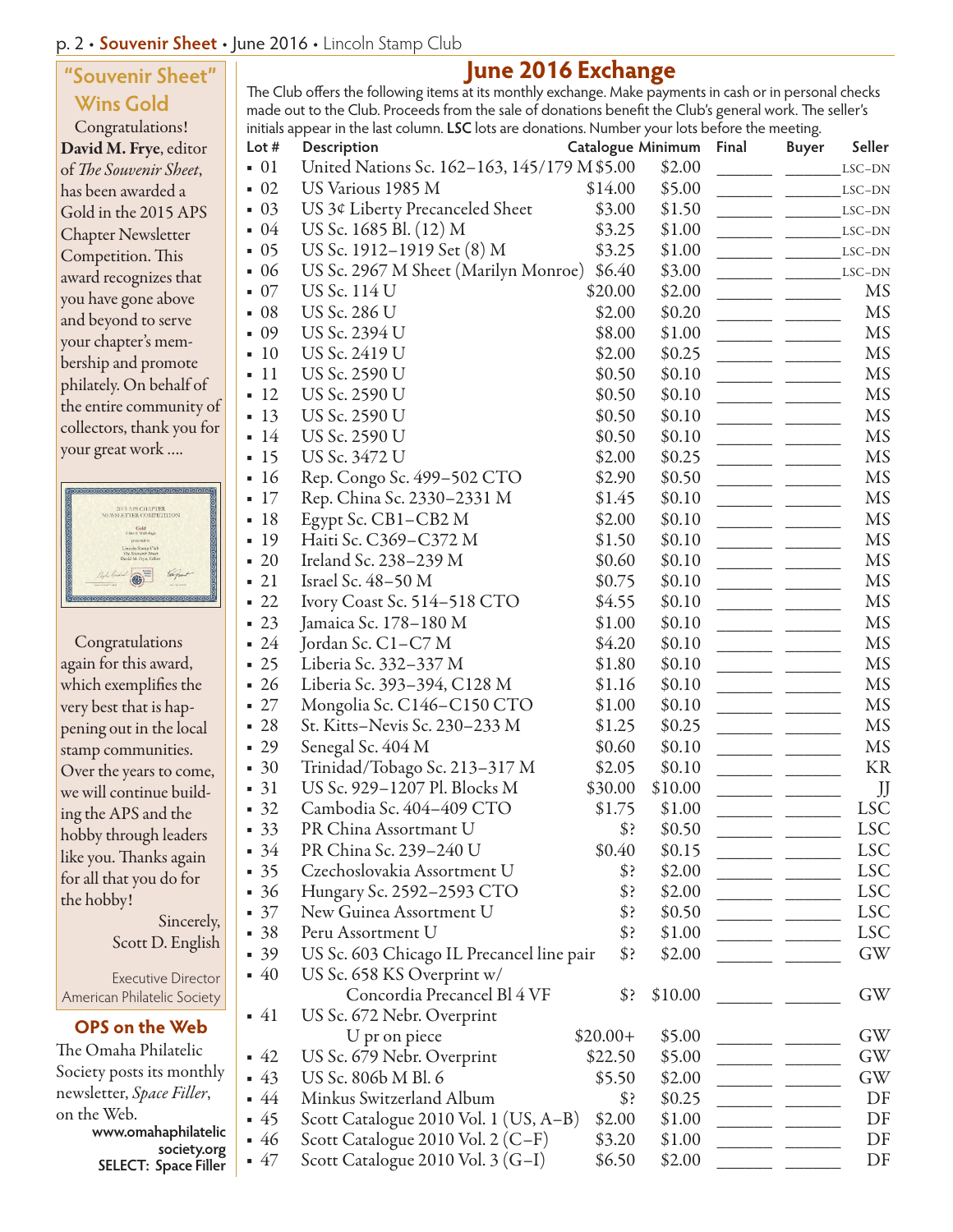## **Lincoln Memorial, Quotation, and Prexie Stamp Appear on Cover** *LINPEX '16 Show Cancel Attracts Cachet Designer*

In May, the Club received an e-mail from Joshua McGee, a cachet designer and owner of collectpostmarks.com. He wanted to pass on his thanks to the Club for the cancel we provided at our show and to share with us how he worked that cancel into a cover that tied the city's name to its namesake. He gave us permission to share the cover design in our newsletter. We easily grow accustomed to seeing our cancel tied to our own Club's cachet design, so having the chance to see how someone else makes use of it is definitely a treat.



**Web:** http://collectpostmarks.com/gallery/category/history-and-regional-postmarks/linpex-lincoln-conceived-in-liberty-cover/

# Mwariko's Cover Sketch Shares His Art's Essence **Mwariko's Art, cont. from p. 1**

One study of modern African art notes, "Another carver, Athumani Omari Mwariko, after an apprenticeship to Elimo Njau, opened his own art gallery, Mwariko's Art Gallery, in 1967 in Moshi, Tanzania. There he showed his

own works. When the gallery suffered a fire, he restored it to house a variety of artifacts. Born in 1944, in Handeni, Tanzania, he studied at Makerere University College School of Fine Arts. He later attended Haystack Mountain School in Maine. He has exhibited in London, Japan, the United States and East Africa, and has contributed illustrations to numerous publications.

"His carvings have the energy of quick, spontaneous drawings. As in the work of Mwaniki and Nnaggenda, the rugged strokes of the adz remain. The resulting strength is reminiscent of work by Ghana's Vincent Kofi. However, there is an important

tile, and the figures seem to cry out in despair.

"Suffering and despair are frequently expressed by East African artists, especially in reaction to political oppression. Athumani Mwariko, like Francis Nnaggenda and



**Artist and Leader:** At a May 2014 meeting of the shareholders of CRDB Bank in Arusha, Omari Mwariko holds up a picture of Jakaya Kikwete, Tanzania's fourth president from 2005 to 2015.

Musani Muyinga of Uganda, Kiure Msangi of Tanzania, Hezbon Owiti of Kenya, and Henry Tayali of Zambia, makes strong statements, frequently leavened with humor, about personal and communal tragedies" ( Jean Kennedy, *New Currents, Ancient Rivers: Contemporary African Artists in a Generation of Change*, Washington, D.C.: Smithsonian Institution Press, 1992, p. 145).

Below the name he had printed as the return address on his air mail stationery, Omari Mwariko included a saying in Swahili. Translated, it roughly states, "Maintain our traditional customs and culture." Through his long creative career and active

**Image:** http://mrokim.blogspot.com/2014/05/benki-ya-crdb-yafanya-mkutano-mkuu-wa.html

difference. Though generally smaller than Kofi's giant pieces, and in contrast to the calm strength of the latter's sculpture, Mwariko's work expresses emotion that is volainvolvement in Tanzania's public life, Omari Mwariko, has carried out, in multiple ways, the mission he shared with his correspondence almost a half-century ago.